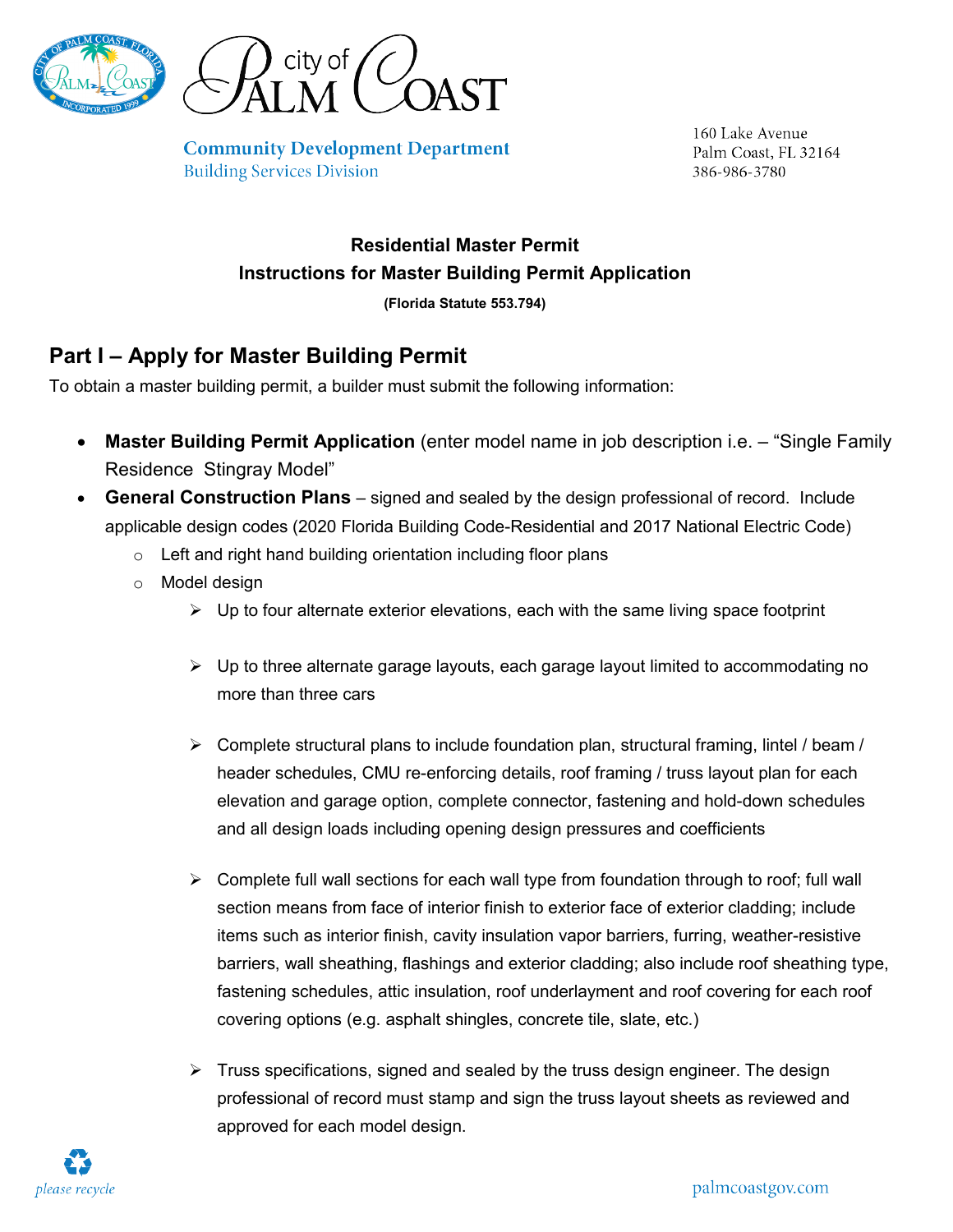- $\triangleright$  Complete stair sections
- $\triangleright$  Complete door and window schedules
- $\triangleright$  Complete set of electrical, plumbing, and fuel gas plans including voltage load calculations by electrical contractor and plumbing riser diagram by plumbing contractor.
- $\triangleright$  Window, door and glazed opening impact protection device schedules if applicable
- **Written acknowledgement** signed and sealed by the design professional of records that any plan pages, documents and drawings, signed and sealed by the design professional of records contained within the master building permit application will be used for future site-specific building permit applications. The design professional of record must be a Florida licensed engineer or architect.
- **Energy performance calculations for** all building orientations. The calculations must consider the *worst-case scenarios* for the climate zone. Do not include mechanical plans, duct lay-out plans, HVAC heating and cooling load calculations or equipment specifications. *(ONE set of calculations to be submitted with worst case scenario – site specific will include the heatload that is directional based on the orientation of the home)*
- **Component and cladding product approval worksheet** for all windows, pedestrian doors, garage doors, glazed opening impact protection devices, truss anchors, connectors and hold downs, trusses, siding, soffits, roof underlayment and roof coverings. The design professional of record must sign and seal all product approvals as reviewed and approved for use with each model design.

## **Naming Convention & Submittal Requirements**

When a master permit has been approved, and a subsequent building permit for construction is applied for, it is very important that the naming convention for the original documents on the master permit have been followed:

#### • **General construction pages**

- o Floor Plan
	- $\triangleright$  Floor left
	- $\triangleright$  Floor right
- $\circ$  Elevations (each elevation must be submitted on a separate page, you may include the matching truss layout on the same page)
	- $\triangleright$  elevation A
	- $\triangleright$  elevation B
	- $\triangleright$  elevation C
	- $\triangleright$  elevation D
	- $\blacktriangleright$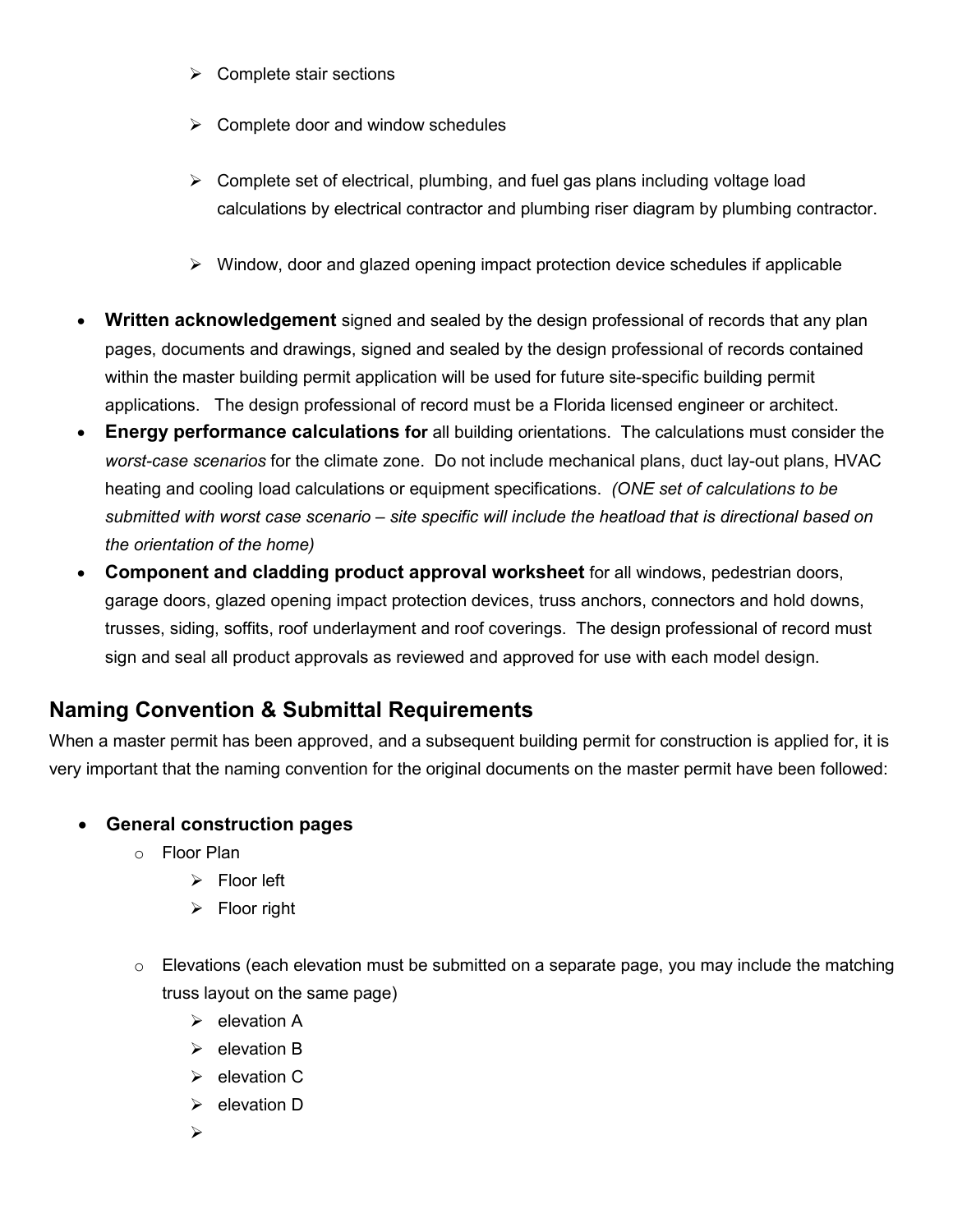- o Garage (each garage option must be submitted on a separate page)
	- $\triangleright$  garage A
	- $\triangleright$  garage B
	- $\triangleright$  garage C
- o Foundation
	- $\triangleright$  Foundation left
	- $\triangleright$  Foundation right
- o Structural
	- $\triangleright$  Structural A
	- $\triangleright$  Structural B
	- $\triangleright$  Structural C
	- $\triangleright$  Structural D
- o Wall sections
- o Electrical
	- $\triangleright$  Electric left
	- $\triangleright$  Electric Right
- **Truss Specifications** (each option must be submitted on a separate page, you may include the matching elevation layout on the same page)
	- o truss A
	- o truss B
	- o truss C
	- o truss D
- **Energy Performance Calculations-** *(ONE set of calculations to be submitted with worst case scenario – site specific will include the heat load that is directional based on the orientation of the home)*
- **Design professional acknowledgement**

# **Revisions to Master Building Permit (AFTER INITIAL APPROVAL)**

- Structural revisions to the master building permit are not allowed
- Minor, non-structural revision to the master building permit provided plan revisions are submitted to and approved by the building department.
- Limited field revisions, as determined by the building department